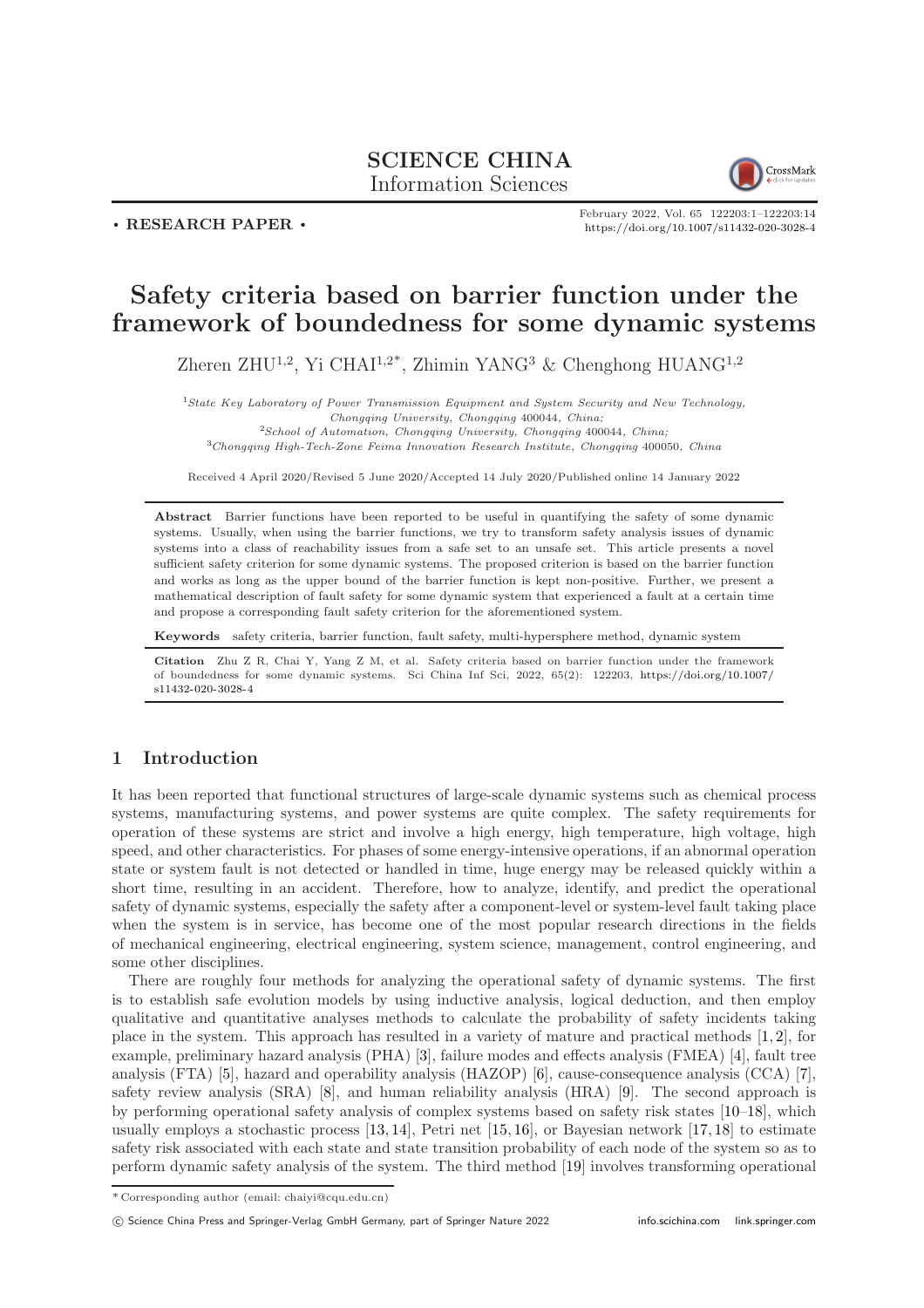safety analysis of the system into a transient stability judgment after the occurrence of some expected accidents, mainly by using energy functions, dynamic safety region, and the bifurcation analysis to perform safety analysis of the system. The last method can be referred to as operational safety analysis of dynamic systems based on barrier functions (BFs) or barrier certificates [\[20–](#page-12-17)[34\]](#page-13-1) presented in this paper. This method is inspired by the Lyapunov stability theory, which transforms safety analysis problems into reachability problems.

In the field of automation, stability, reliability, and safety are the most important operating characteristics. We turn the analysis problem of stability into a computable existence problem of the solutions [\[35–](#page-13-2)[37\]](#page-13-3). The reliability analysis is transformed into estimation problems using statistical mathematics techniques such as degradation and life prediction [\[38,](#page-13-4)[39\]](#page-13-5). Further, safety analysis methods, which reflect the operating state of the system, are initially based on reliability analysis approach, which can be used to determine safety states and the possibility of an accident by performing some calculations. However, the engineers want to obtain the actual value of inevitability to be or not to be, with values 0 and 1, respectively. Further, they proposed a computable method based on the descriptions of the dynamic equations. However, such methods directly convert safety analysis of the system into a stability analysis problem. In fact, safety and stability can be regarded as indeed two different sets, although their intersections are not empty. Fortunately, Prajna et al. [\[21,](#page-12-18)[22\]](#page-12-19) have made a major contribution by proposing the BFs. With such a method, we only need to find or prove whether there exists a barrier function satisfying some constraint conditions that can guarantee that the motion trajectory of the operation state will not intersect with the unsafe state set. Currently, there are two approaches to this method. One was created by Prajna et al. [\[21](#page-12-18)[–26\]](#page-12-20), and the second one was proposed by Ames et al. [\[27](#page-12-21)[–34\]](#page-13-1). The former pays attention to both safe and unsafe sets, which does not establish or perfect the method of constructing the BFs through analytical approach yet, while the latter only needs to focus on one state set using forward invariant theory and is mainly used in safety control, which can be integrated with commonly used control algorithms. Presently, the two genres of methods that are commonly used are limited by the fact that it is difficult to accurately establish actual dynamic equations of dynamic systems, thus, making it hard to apply the method in analyzing the safety of practical complex systems.

With the growing advances in the field of sensing technology, the mapping of information world and the physical world is increasingly becoming complete and comprehensive. People can use big data and artificial intelligence technologies such as big data analysis and deep learning to build a dynamic model for actual physical objects with complete mapping. Therefore, we can acquire the solutions to problems that are difficult to solve using model-based safety analysis methods.

Inspired by the research results of Prajna et al. [\[21,](#page-12-18) [22\]](#page-12-19), Kong et al. [\[23\]](#page-12-22), and Wang et al. [\[24,](#page-12-23) [25\]](#page-12-24), this study looked into sufficient safety criteria for some dynamic systems. Owing to the inevitable system operation fault, the operating state of a dynamic system may fluctuate, making it difficult for the barrier function to ensure monotonicity. Based on this consideration, this paper proposes a new kind of sufficient conditions for BF-based safety criteria, which can serve as an effective complement to the original theory. Further, the proposed novel kind of safety criteria can allow the monotonicity of the barrier function to fluctuate or change within an acceptable range. Our target is to continuously explore, extend, improve and perfect this theoretical system of safety analysis, judgment, and control based on BFs or barrier certificates, which rely on equations of dynamic systems, state sets, and scalar functions used for multidimensional projection transformations denoted as  $B(x)$ .

There are six sections in this article. Section 1 is the introduction part, which briefly presents the significance of this research, background, and current situation. Section 2 discusses the system's operational safety and proposes its mathematical representation. Section 3 presents sufficient safety criteria based on BFs. Further, Section 4 presents how to construct BFs. We present some examples of simulation verification of the proposed method in Section 5. Section 6 presents a summary of the work.

## 2 System operational safety and its mathematical description

In essence, operational safety refers to the ability or characteristic of a dynamic system that ensures that the system does not experience systemic equipment damage, environmental damage, casualties, and property damage, because of dangerous factors such as defects, malfunctions, and operating mistakes when the system is in operation. Therefore, by analyzing and judging the operational safety of the system, we can conclude that a certain amount of conservative margin is needed to ensure that there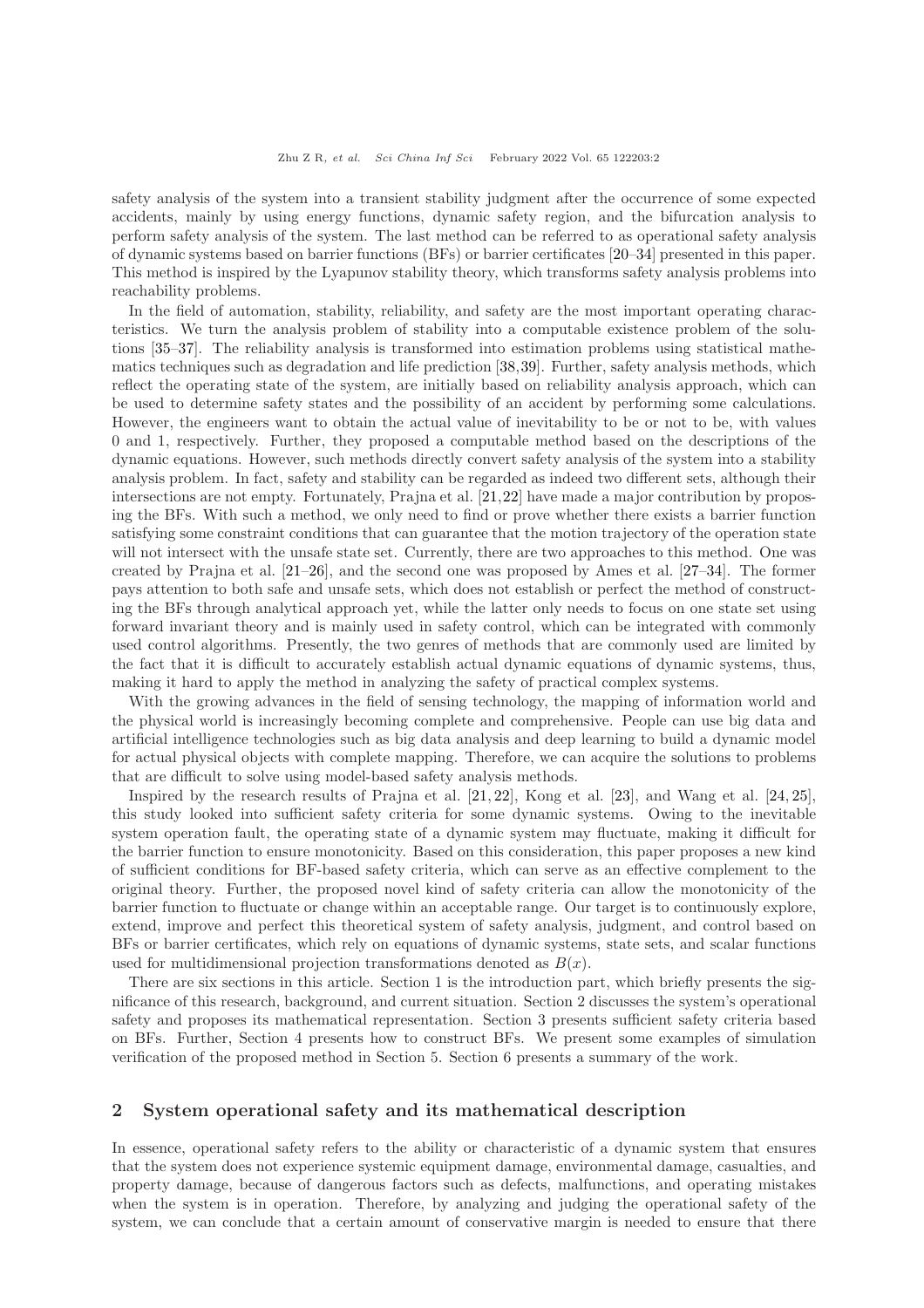Zhu Z R, et al. Sci China Inf Sci February 2022 Vol. 65 122203:3

is relatively sufficient time to implement safety control to prevent operational safety accidents when the system enters an unsafe state.

If we know the laws governing the operation of the system and its current faults, we hope to be able to predict the operating situation after the system encountered a fault, that is, whether the system will leave the current safe state and enter an unsafe state after a certain time. If such state prediction analysis can be achieved, the safety protection system can be implemented as soon as possible.

If we can use a mathematical approach to obtain some criteria or theorems for determining the operational safety level of the system, we can perform corresponding analysis or predictions of its operational safety. In this paper, we present such approaches for establishing sufficient safety criteria for classical dynamic systems.

A typical class of dynamic systems can be described as

<span id="page-2-0"></span>
$$
\dot{x}(t) = f(x(t)),\tag{1}
$$

where  $f \in \mathbb{R}^m$  denotes an r-times continuously differentiable function  $(1 \lt r \leq m)$  denoted by  $C^r(\chi, \mathbb{R}^m)$ . The system state can be expressed as  $x(t) \in \chi \subseteq \mathbb{R}^m$ , an unsafe set  $\chi_u \subseteq \chi$ , and the initial state set  $\chi_0 \cap \chi_u = \emptyset \ (\chi_0 \subseteq \chi).$ 

We regard the system as being safe, i.e., there exists no motion  $\phi(t; x_0, t_0)$  of the system [\(1\)](#page-2-0) with  $x_0 = x(t_0) \in \chi_0$ , and  $\phi(t; x_0, t_0) = x(t)$  that makes the set  $\Omega = {\phi(t; x_0, t_0), t \in [t_0, T]}$  have  $\Omega \cap \chi_u \neq \emptyset$ , as  $T \to +\infty$ .

**Remark 1.** At the beginning [\[21\]](#page-12-18), the T is both finite and positive. Fortunately, with Romdlony's work  $[20]$ , the T can now approach infinity.

**Definition 1** (fault safety). For the system described as  $(1)$ , at some time  $t_0^*$ , the system  $(1)$  has a fault  $f_d(t)$  with  $f_d \in C^r$  ( $\mathbb{R}, \mathbb{R}^m$ ), which results in a system described as

<span id="page-2-1"></span>
$$
\dot{x}(t) = f(x(t)) + f_d(t).
$$
 (2)

The system [\(2\)](#page-2-1) can be regarded as being safe if there is no motion  $\phi(t; x_0^*, t_0^*)$  of the system (2) with  $x_0^* \in \chi_0^* \subseteq \chi, \ \chi_0^* \cap \chi_u = \emptyset$ , and  $\phi(t; x_0^*, t_0^*) = x(t)$  that makes the set  $\Omega = {\phi(t; x_0^*, t_0^*), t \in [t_0^*, T]}$  have  $\Omega \cap \chi_u \neq \emptyset$  as  $T \to +\infty$ .

## 3 Sufficient safety criteria

The BF-based safety analysis method is deeply influenced by the Lyapunov stability theory. However, safety and stability are fundamentally different from each other. Stability usually focuses only on the results, namely, it is hoped that the operating state of the system will eventually reach dynamic stability or dynamic balance. The BF-based safety analysis method translates the safety analysis problem into a reachability problem irrespective of whether the trajectory of operating state of the system will or will not enter into an unsafe state. Therefore, safety of the system concerns both processes and results obtained under such constraints, which are needed to ensure that any operating state is outside the unsafe set, beginning from the initial state.

There is a system set up for the dynamic system described in [\(1\)](#page-2-0). Suppose the barrier function  $B(x) \in \mathbb{R}$ satisfies the condition  $B(x) \leq 0$  for any state of the system in the safety permission set  $S(\chi_0 \subseteq S \subseteq \mathbb{R}^m)$ , and  $B(x) \in \mathbb{R}$  can be found to satisfy  $B(x) > 0$  for any state in the unsafe set  $\chi_u$ , where there exists  $S \cap \chi_u = \emptyset$ . Therefore, we can determine whether there is no motion trajectory  $\phi(t; x_0, t_0)$  of the system state that will enter into the unsafe set, beginning from the initial state. According to the above conditions, it is difficult to directly prove that  $B(x) \leq 0$  is established for all system states through calculation. Therefore, we need to add sufficient conditions for computability constraints to the barrier function  $B(x)$ .

Scholars, such as Prajna et al. [\[21\]](#page-12-18) and Kong et al. [\[23\]](#page-12-22), have put forward corresponding sufficient conditions of  $B(x)$ , according to characteristics of their systems.

However, for some systems with regular or irregular fluctuations in their operating states or some systems with strict or non-strict periodic fault characteristics, such as intermittent faults, it would be difficult for the  $B(x)$  to maintain monotonic reduction [\[21\]](#page-12-18), or to satisfy the condition  $B(x(t)) < \lambda B(x(t))$  [\[23\]](#page-12-22). Based on such considerations, this paper proposes some sufficient conditions for the safety criteria of dynamic systems based on general BFs, and hopes to improve the universality of the method and provide a method for evaluating fault safety of the dynamic systems.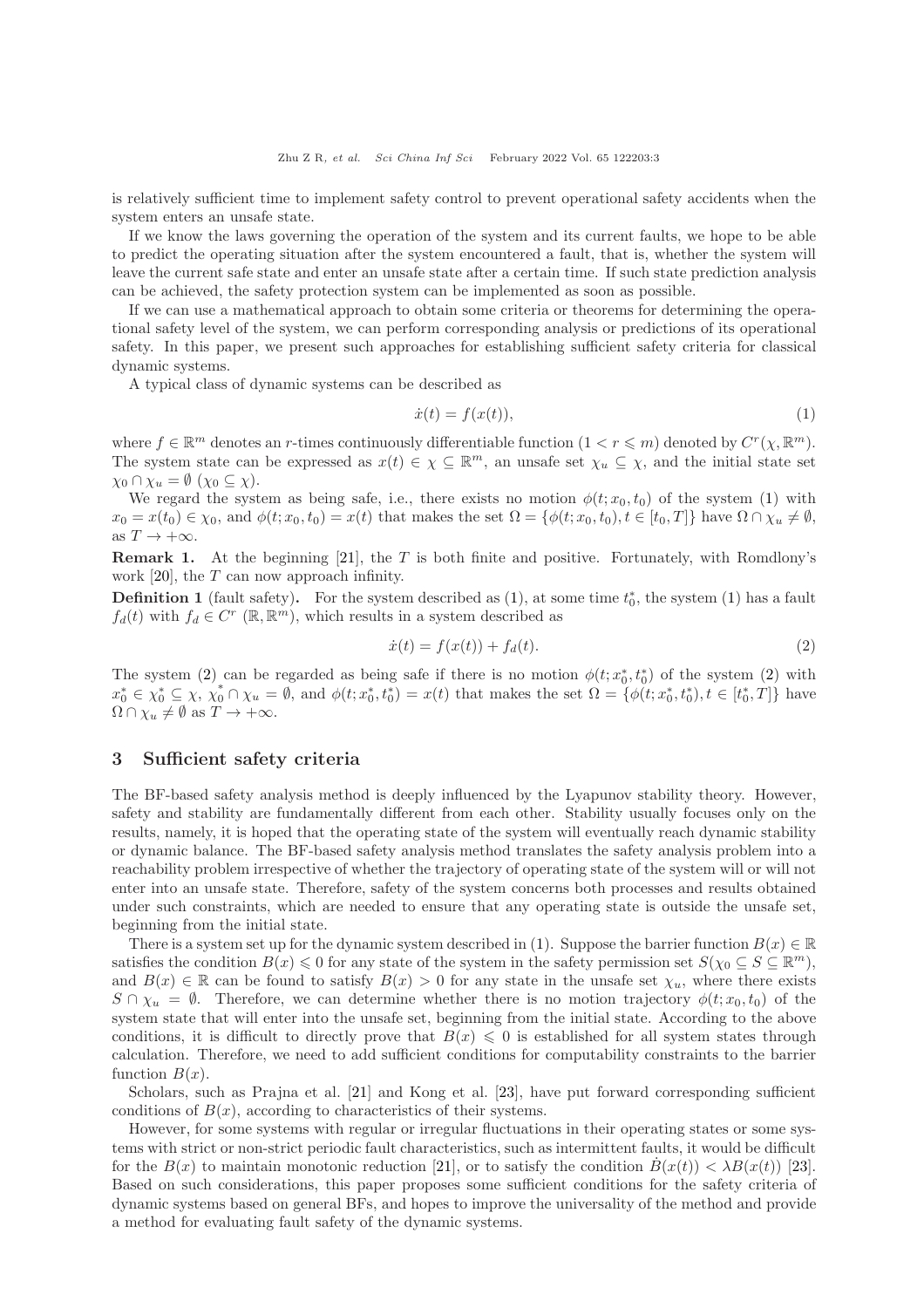#### 3.1 Sufficient condition

First, we need to prove some lemmas that will help prove the following theorems.

**Lemma 1.** A function  $h(x)$  ( $x \in \mathbb{R}$ ,  $h(x) \in \mathbb{R}$ ), which is r-times ( $r = 2$ ) continuously differentiable, has  $n (n \geq 2)$  extreme points in such a way that any two adjacent extreme points of  $h(x)$  must be a local maximum value and a local minimum value.

*Proof.* (i) Assume  $x_i$  and  $x_{i+1}$  are two adjacent extreme points of  $h(x)$  and that both of them are the local maximum points. Hence, we can get  $h'(x_i) = h'(x_{i+1})$ , and  $h''(x_i) < 0$ ,  $h''(x_{i+1}) < 0$ . Therefore,  $\exists \alpha \text{ and } \beta \ (\alpha < \beta), \text{ s.t. } x \in (x_i, \alpha), h'(x) < 0 \text{ and } x \in (\beta, x_{i+1}), h'(x) > 0.$  By applying root existence theorem [\[40\]](#page-13-6), we can show that there is a  $\gamma$  ( $\gamma \in [\alpha - \delta, \beta + \delta], \forall \delta > 0$ ), which makes  $h'(\gamma) = 0$ , at least.

(a)  $\gamma$  is the only one. As  $h(x) \in C^2 (\mathbb{R}, \mathbb{R})$ , we can show that  $x \in (\alpha, \gamma)$ ,  $h'(x) \leq 0$ , and  $x \in (\gamma, \beta)$ ,  $h'(x) \geq 0$ . Thus,  $\gamma \in (x_i, x_{i+1})$  is a local minimum point of  $h(x)$ .

(b) There is other one  $\xi_1$  ( $\xi_1 \in (\gamma, \beta)$ ), which makes  $h'(\xi_1) = 0$ . So, we can get one of  $\gamma$  and  $\xi_1$ , which is an extreme point.

(c) There are  $\xi_1, \xi_2, \ldots, \xi_k$   $(\gamma < \xi_1 < \cdots < \xi_k < \beta)$ , which result in  $h'(\xi_j) = 0$   $(1 \leq j \leq k)$ . By applying Rolle's mean value theorem [\[40\]](#page-13-6), we can show that  $\exists \lambda_1, \lambda_2, \ldots, \lambda_{k-1}$  ( $\lambda_i \in (\xi_i, \xi_{i+1})$ ), s.t.  $\lambda_i$ is a maximum or minimum of  $h'(x)$  in  $(\xi_j, \xi_{j+1})$ . If all of  $\lambda_j$  are maximum, one of  $\gamma$  and  $\xi_1$  is a local minimum point of  $h(x)$ . If all of  $\lambda_i$  are minimum,  $\xi_k$  is a local minimum point of  $h(x)$ . If some are maximum and others are minimum among all the  $\lambda_i$ , there is at least one local minimum point of  $h(x)$ . However, the assumption that  $x_i$  and  $x_{i+1}$  are two adjacent extreme points is not satisfied.

With (a), (b), and (c), the assumption fails.

(ii) Assume  $x_i$  and  $x_{i+1}$  are two adjacent extreme points of  $h(x)$  and both of them are the local minimum points. It can also be shown that this assumption is also invalid.

With (i) and (ii), a function  $h(x)$  ( $x \in \mathbb{R}$ ,  $h(x) \in \mathbb{R}$ ), which is r-times ( $r = 2$ ) continuously differentiable, has  $n (n \geq 2)$  extreme points, in such a way that any two adjacent extreme points of  $h(x)$  of the system must be a local maximum value and a local minimum value.

**Lemma 2.** There is a function  $h(x) \in C^2(\mathbb{R}, \mathbb{R})$ . Assume the maximum or the minimum point of  $h(x)$ is  $x_0$   $(x_0 \in (\alpha, \beta))$ ; then  $x_0$  must be the local maximum or the local minimum point of  $h(x)$ .

*Proof.* (i) At first, let  $x_0$  be the maximum of  $h(x)$  in the domain  $(\alpha, \beta)$ . Therefore, we can get  $h(x_1) \leq$  $h(x_0)(x_1 \in (\alpha, x_0))$  and  $h(x_2) \leq h(x_0)(x_2 \in (x_0, \beta))$ . Thus, for  $\forall \delta > 0$ ,  $h'(x) \geq 0$   $(x \in (x_0 - \delta, x_0))$  and  $h'(x) \leq 0$   $(x \in (x_0, x_0 + \delta))$ . Therefore,  $x_0$  is a local maximum of  $h(x)$ .

(ii) Let  $x_0$  be the minimum of  $h(x)$  in the domain  $(\alpha, \beta)$ . The same can be proved to show that  $x_0$  is a local minimum of  $h(x)$ .

With (i) and (ii), the maximum or the minimum point  $x_0$   $(x_0 \in (\alpha, \beta))$  of  $h(x)$   $(h(x) \in C^2(\mathbb{R}, \mathbb{R}))$  must be the local maximum or the local minimum point of  $h(x)$ .

**Lemma 3.** A function  $h(x)$   $(h(x) \in C^2(\mathbb{R}, \mathbb{R}))$  has  $n (n \geq 2)$  extreme points. There are two adjacent extreme points  $\alpha, \beta \ (\alpha \leq \beta)$  such that for  $\forall \theta \ (\theta \in (\alpha, \beta))$ , the condition  $\min\{h(\alpha), h(\beta)\} \leq h(\theta) \leq$  $\max\{h(\alpha), h(\beta)\}\$ is always satisfied.

*Proof.* (i) Assume  $\exists \theta \ (\theta \in (\alpha, \beta))$ , s.t.  $h(\theta)$  is the maximum of  $h(x)$  in domain  $(\alpha, \beta)$ . With Lemma 2, we can show that  $\theta$  is a local maximum of  $h(x)$ . It does not correspond to the assumption that  $\alpha, \beta$  are two adjacent extreme points, which implies that the assumption is invalid. Therefore,  $\forall \theta \ (\theta \in (\alpha, \beta))$ ,  $h(\theta)$  is not the maximum of  $h(x)$  in domain  $[\alpha, \beta]$ . This implies that  $h(\theta) < \max\{h(\alpha), h(\beta)\}\$ .

(ii) Assume  $\exists \theta \ (\theta \in (\alpha, \beta))$ , s.t.  $h(\theta)$  is the minimum of  $h(x)$  in domain  $(\alpha, \beta)$ . The same can be proved that  $\min\{h(\alpha), h(\beta)\} < h(\theta)$ .

With (i) and (ii),  $\min\{h(\alpha), h(\beta)\} < h(\theta) < \max\{h(\alpha), h(\beta)\}, \forall \theta \in (\alpha, \beta)$ .

**Theorem 1** (sufficient condition). The system described by Eq. [\(1\)](#page-2-0) where  $f(x)$  is  $C^2(\chi, \mathbb{R}^m)$  and the initial state  $x_0$  has  $x_0 = x(t_0) \in \chi_0$  can be regarded as being safe if there is a barrier function  $B(x)$  $(B(x) \in C<sup>2</sup>(\chi))$  satisfying the following expressions:

<span id="page-3-0"></span>
$$
B(x) < 0 \quad (\forall x \in \chi_0), \tag{3}
$$

$$
B(x) > 0 \quad (\forall x \in \chi_u), \tag{4}
$$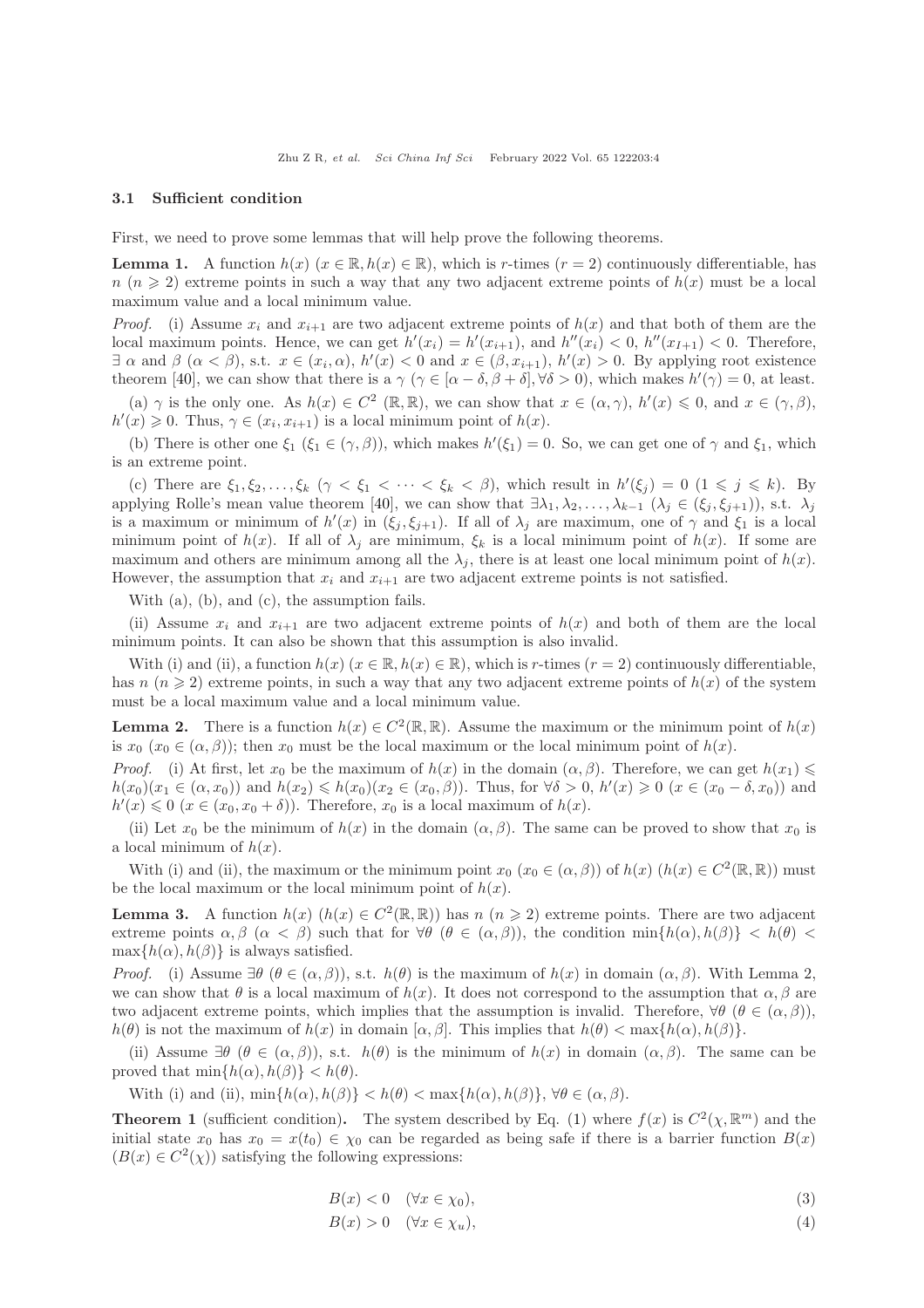Zhu Z R, et al. Sci China Inf Sci February 2022 Vol. 65 122203:5

<span id="page-4-1"></span><span id="page-4-0"></span>
$$
\frac{\partial B}{\partial x}(x(t_i))f(x(t_i)) = 0, \quad i = 1, 2, \dots, n,
$$
  
\n
$$
B(x(t_i)) < 0, \quad i = 1, 2, \dots, n,
$$
  
\n
$$
\frac{d^2B(x(t_n))}{dt^2} < 0,
$$
  
\n
$$
\frac{\partial B}{\partial x}(x(t))f(x(t)) < 0 \quad (t > t_n),
$$
\n(6)

where  $\frac{\partial B}{\partial x}(x(t))f(x(t)) = \frac{dB(x(t))}{dt}$ , and *n* denotes a finite positive integer for condition [\(5\)](#page-4-0). *Proof.* (i) Assume  $n = 1$ . It follows that  $x(t_n)$  is only the extreme point of the  $B(x(t))$ , which is the only local maximum point of  $B(x(t))$ . As  $B(x(t_n)) < 0$ , there exists  $B(x(t)) < 0$   $(t \geq t_0)$ .

(ii) Assume  $t_i$   $(1 \leq i \leq n-1)$  is not the extreme point of  $B(x(t))$ . It seems that  $\frac{dB(x(t_i))}{dt} = 0$  and  $\frac{d^2B(x(t_i))}{dt^2} = 0$  for every  $i\ (1 \leq i \leq n-1)$ . Suppose that the function  $\frac{dB(x(t))}{dt}$  crosses zero at  $t = t_i$ . It implies that  $t_i$  is an extreme point of the  $B(x(t))$ , which contradicts the assumption that it is not an extreme point. Thus, there must be  $sgn_{t \in (t_{i-1}, t_i)}(\frac{dB(x(t))}{dt})$  $\frac{(x(t))}{dt}$ ) = sgn<sub>t∈(t<sub>i</sub>,t<sub>i+1</sub>)</sub>( $\frac{dB(x(t))}{dt}$  $\frac{d(x(t))}{dt}$ . With the conditions [\(5\)](#page-4-0) and [\(6\)](#page-4-1),  $t_n$  is the only local maximum of  $B(x(t))$   $(t \in (t_0, +\infty))$ . With  $B(x(t)) \in C^2(\chi)$  and condition [\(5\)](#page-4-0), we can confirm  $\frac{dB(x(t))}{dt} > 0$   $(t \in (t_0, t_n))$ . Thus,  $t_n$  is the maximum of  $B(x(t))$   $(t \in (t_0, +\infty))$ . With the condition [\(5\)](#page-4-0),  $B(x(t)) < 0$   $(t \in [t_0, +\infty))$ .

(iii) Among  $t_1, t_2, \ldots, t_{n-1}$ , there are some extreme points. We can mark them as  $t_{\zeta_j}$   $(j = 1, 2, \ldots, k)$ and k has  $k \leq n-1$ . It also has  $t_1 \leq t_{\zeta_1} \leq t_{\zeta_2} \leq \cdots \leq t_{\zeta_k} \leq t_{n-1}$ . As  $t_n$  is the local maximum point, we can show that  $t_{\zeta_k}$  is a local minimum point.

(a) If k is even, with Lemma 1, it can be shown that  $t_{\zeta_1}$  is a local maximum. With  $B(x(t)) \in C^2(\chi)$ and condition [\(5\)](#page-4-0), we can show  $\frac{dB(x(t))}{dt} > 0$   $(t \in (t_0, t_{\zeta_1}))$ . Therefore,  $t_{\zeta_1}$  is the maximum of  $B(x(t))$  $(t \in [t_0, t_{\zeta_1}])$ . With condition  $(5), B(x(t)) < 0$   $(t \in [t_0, t_{\zeta_1}])$ .

(b) If k is odd, then with the Lemma 1, it can be shown that  $t_{\zeta_1}$  is a local minimum. With  $B(x(t)) \in$  $C^2(\chi)$  and condition [\(5\)](#page-4-0), we can show  $\frac{dB(x(t))}{dt} < 0$  ( $t \in (t_0, t_{\zeta_1})$ ). Thus,  $t_{\zeta_1}$  is the minimum of  $B(x(t))$  $(t \in [t_0, t_{\zeta_1}])$ . Moreover, with condition [\(5\)](#page-4-0), the condition  $B(x(t)) < 0$   $(t \in [t_0, t_{\zeta_1}])$  holds.

(c) With (i) and (ii) in this proof, there always exists  $B(x(t)) < 0$  ( $t \in [t_0, t_{\zeta_1}]$ ). Also, for  $[t_{\zeta_1}, t_{\zeta_k}] \cup$  $[t_{\zeta_k}, t_n] = [t_{\zeta_1}, t_n]$ , by applying Lemma 3 and condition [\(5\)](#page-4-0), we can show that it has  $B(x(t)) < 0$  $(t \in [t_{\zeta_1}, t_n])$ . With conditions [\(5\)](#page-4-0) and [\(6\)](#page-4-1), we can obtain  $B(x(t)) < B(x(t_n)) < 0$   $(t \in (t_n, +\infty))$ .

In summary, if there exists a barrier function  $B(x)$   $(B(x) \in C<sup>2</sup>(x))$ , which satisfies conditions  $(3)$ – $(6)$ for the system [\(1\)](#page-2-0) where  $f(x)$  is  $C^2(\chi, \mathbb{R}^m)$  and the initial state  $x_0$  has  $x_0 = x(t_0) \in \chi_0$ , implying that the system is safe.

Corollary 1 (sufficient condition). At some time  $t_0^*$ , when system [\(1\)](#page-2-0), which is safe, turns to be system [\(2\)](#page-2-1) with  $f(x) \in C^2(\chi, \mathbb{R}^m)$  and  $f_d(t) \in C^2(\mathbb{R}, \mathbb{R}^m)$ , system (2) can be referred to as a fault safety system from the moment  $t_0^*$  if there exists a function  $\phi(x)$   $(\phi(x) \in C^2(\chi))$  satisfying

$$
\phi(x) < 0 \ (\forall x \in \chi_0),\tag{7}
$$

$$
\phi(x) > 0 \ (\forall x \in \chi_u), \tag{8}
$$

<span id="page-4-2"></span>
$$
\frac{\partial \phi}{\partial x}(x(t_i))[f(x(t_i)) + f_d(t_i)] = 0, \quad i = 1, 2, \dots, n,
$$
  

$$
\phi(x(t_i)) < 0, \quad i = 1, 2, \dots, n,
$$
\n
$$
(9)
$$

$$
\frac{\mathrm{d}^2 \phi(x(t_n))}{\mathrm{d}t^2} < 0,
$$

$$
\frac{\partial \phi}{\partial x}(x(t))[f(x(t)) + f_d(t)] < 0 \ (t > t_n),\tag{10}
$$

where  $\frac{\partial \phi}{\partial x}(x(t)) [f(x(t)) + f_d(t)] = \frac{d\phi(x(t))}{dt}$ , and n denotes a finite positive integer for condition [\(9\)](#page-4-2). Proof. The same proving process and principles as Theorem 1.

#### 3.2 Analysis and discussion

For Theorem 1, if we want to rewrite the condition [\(11\)](#page-5-0), where we remove the condition  $\frac{d^2B(x(t))}{dt^2}$  $\frac{\partial f(x(t))}{\partial t^2} < 0$ , and assume  $t_i$   $(1 \leq i \leq n)$  is not the extreme point of the  $B(x(t))$ , then we can show that  $\frac{\partial B}{\partial x}(x(t))f(x(t)) \leq 0$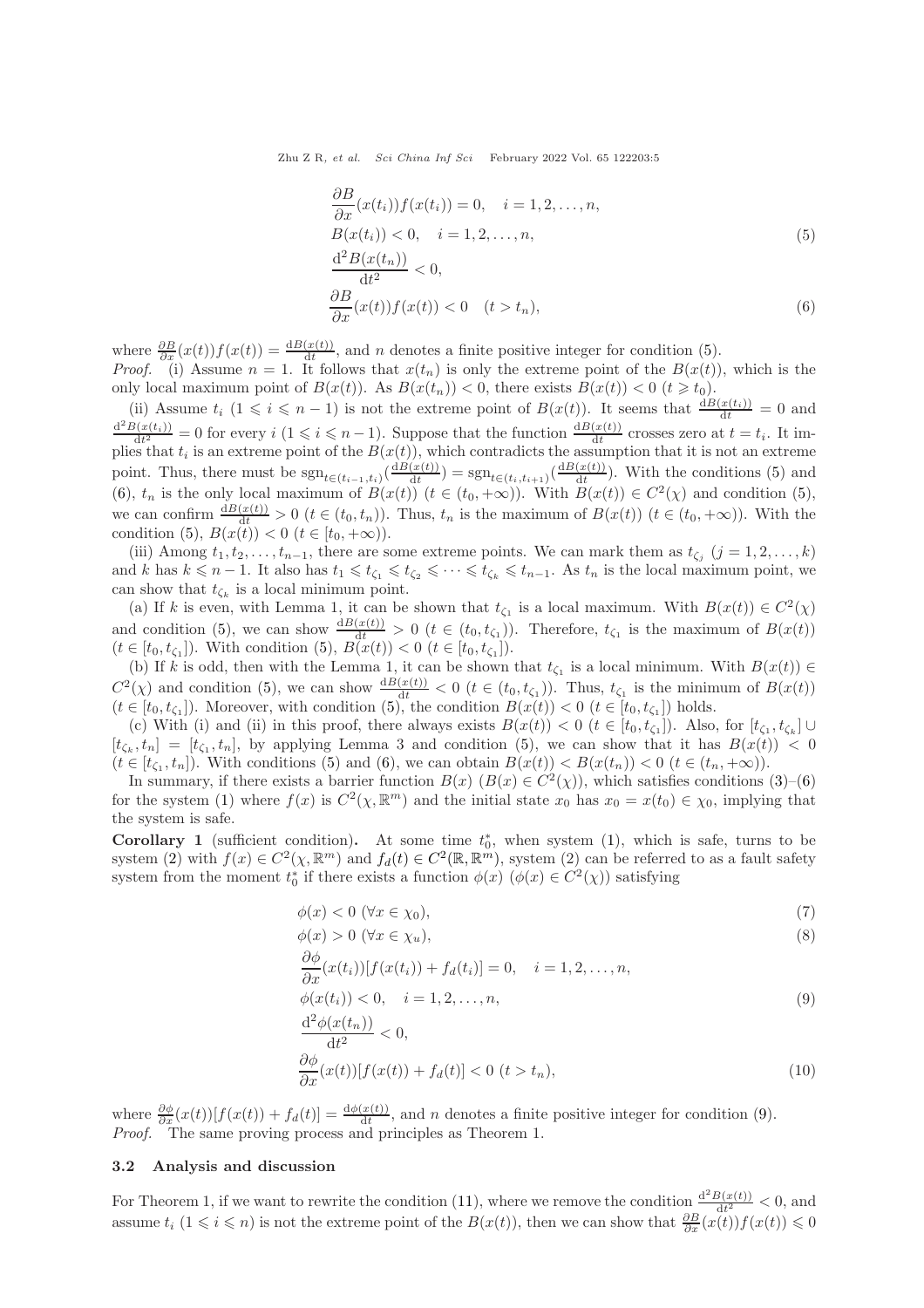and  $B(x(t)) \leq 0$   $(t \in [t_0, +\infty))$ , which are very close to the key sufficient condition of Prajna et al. [\[21\]](#page-12-18) and Romdlony et al. [\[20\]](#page-12-17).

In addition, we do not need  $t_n$  to be the solution to  $B=0$  and the last extreme point of function B at the same time. Therefore, we can update Theorem 1 to Theorem 2.

**Theorem 2** (sufficient condition). The system described by Eq. [\(1\)](#page-2-0) where  $f(x)$  is  $C^2(\chi, \mathbb{R}^m)$  and the initial state  $x_0$  has  $x_0 = x(t_0) \in \chi_0$  can be said to be safe if there is a barrier function  $B(x)$   $(B(x) \in C^2(\chi))$ satisfying

<span id="page-5-0"></span>
$$
B(x) < 0 \quad (\forall x \in \chi_0), \tag{11}
$$

$$
B(x) > 0 \ (\forall x \in \chi_u), \tag{12}
$$

<span id="page-5-1"></span>
$$
\frac{\partial B}{\partial x}(x(t_i))f(x(t_i)) = 0, \quad i = 1, 2, \dots, n,
$$
  
\n
$$
B(x(t_i)) < 0, \quad i = 1, 2, \dots, n,
$$
  
\n
$$
\frac{\mathrm{d}^2 B(x(t_\eta))}{\mathrm{d}t^2} < 0 \ (t_1 \leq t_\eta \leq t_n),
$$
\n(13)

<span id="page-5-2"></span>
$$
\frac{\partial B}{\partial x}(x(t))f(x(t)) < 0 \ (t > t_n),\tag{14}
$$

where n denotes a finite positive integer and  $t_n$  is the last extreme point of  $B(x(t))$  for condition [\(13\)](#page-5-1). *Proof.* With the proof of the Theorem 1, we can easily get  $B(x(t)) < 0$  ( $t \in [t_0, t_n]$ ). As  $t_n$  is the last extreme point of  $B(x(t))$ , condition [\(14\)](#page-5-2) and  $B(x) \in C^2(\chi)$ , we can get:

(i) if  $t_n = t_n$ , it seems that the Theorem 2 is consistent with the description of Theorem 1. Therefore, it is true.

(ii) if  $t_{\eta} < t_n$ ,  $t_{\eta+1}, \ldots, t_n$  are not extreme points. According to the proof (ii) for Theorem 1, set  $j = \eta + 1, \ldots, n$ , and we can get sgn<sub>t∈(tj-1,tj)</sub>( $\frac{dB(x(t))}{dt}$  $\frac{d(x(t))}{dt}$  = sgn<sub>t∈(t<sub>n</sub>,+∞)</sub>( $\frac{dB(x(t))}{dt}$  $\frac{d(x(t))}{dt}$ . Then, we can show that  $0 > B(x(t<sub>\eta</sub>)) > B(x(t))$   $(t \in (t_{\eta}, +\infty))$ . Thus, it has  $B(x(t)) < 0$   $(t \in (t_0, +\infty))$ .

With (i) and (ii) in this proof, therefore, Theorem 2 is established.

**Corollary 2** (sufficient condition). At some time  $t_0^*$ , when system [\(1\)](#page-2-0), which is safe, turns to be system [\(2\)](#page-2-1) with  $f(x) \in C^2(\chi, \mathbb{R}^m)$  and  $f_d(t) \in C^2(\mathbb{R}, \mathbb{R}^m)$ , the system (2) can be called a fault safety system from the moment  $t_0^*$  if there exists a function  $\phi(x)$   $(\phi(x) \in C^2(\chi))$  satisfying

$$
\phi(x) < 0 \ (\forall x \in \chi_0),\tag{15}
$$

$$
\phi(x) > 0 \ (\forall x \in \chi_u), \tag{16}
$$

$$
\frac{\partial \phi}{\partial x}(x(t_i))[f(x(t_i)) + f_d(t_i)] = 0, \quad i = 1, 2, \dots, n,
$$

$$
\phi(x(t_i)) < 0, \quad i = 1, 2, \dots, n,
$$
\n
$$
\frac{d^2 \phi(x(t_n))}{dt^2} < 0, \quad (1 \le t \le t, 1 \le t).
$$
\n(17)

$$
\frac{\partial \phi(x(t_{\eta}))}{\partial t} < 0 \ (t_1 \leqslant t_\eta \leqslant t_n),
$$
\n
$$
\frac{\partial \phi}{\partial x}(x(t))[f(x(t)) + f_d(t)] < 0 \ (t > t_n), \tag{18}
$$

where *n* denotes a finite positive integer and  $t<sub>\eta</sub>$  is the last extreme point of  $\phi(x(t))$  for condition [\(19\)](#page-6-0). Proof. It can be easily proved by using Theorem 2.

#### 3.3 Improvement of previous work

The constraints applied in this article and previous work [\[26\]](#page-12-20) can be regarded as a type of extreme points. This article is for the case of finite extreme points while the previous work is for the case of infinite extreme points. With the deepening of our present research work, we find that the infinite extreme-point constraint proposed in the previous work still has some improvement space for constraint weakening. Therefore, there are sufficient safety criteria proposed in the following Theorem 3, where the important improvement is that Theorem 3 has removed the condition  $\frac{d^2B(x(t_i))}{dt^2} \neq 0$  from the original theorem.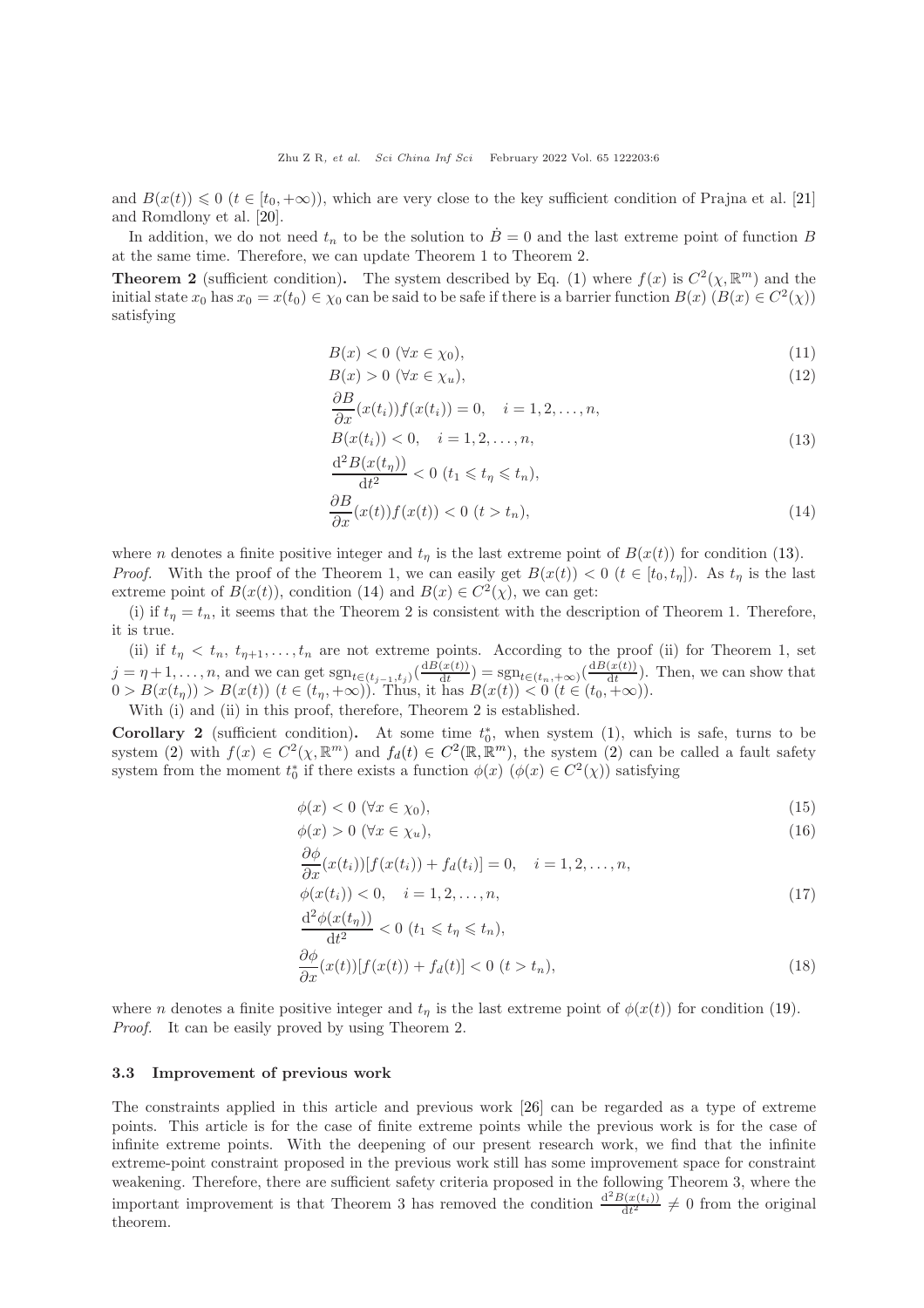**Theorem 3** (sufficient condition). The system [\(1\)](#page-2-0) where  $f(x)$  is  $C^2(\chi, \mathbb{R}^m)$  and the initial state  $x_0$  has  $x_0 = x(t_0) \in \chi_0$  can be said to be safe if there is a barrier function  $B(x)$   $(B(x) \in C^2(\chi))$  satisfying

<span id="page-6-0"></span>
$$
B(x) < 0 \ (\forall x \in \chi_0),\tag{19}
$$

$$
B(x) > 0 \ (\forall x \in \chi_u), \tag{20}
$$

<span id="page-6-1"></span>
$$
\frac{\partial B}{\partial x}(x(t_i))f(x(t_i)) = 0,
$$
  
\n
$$
B(x(t_i)) < 0,
$$
  
\n
$$
i = 1, 2, ..., n \ (n \to +\infty).
$$
\n(21)

*Proof.* (i) if  $\frac{\partial B}{\partial x}(x(t))f(x(t)) \equiv 0$ , we can show that  $B(x(t)) < 0$   $(t \geq t_0)$  by applying condition [\(21\)](#page-6-1).

(ii) According to the proof (ii) for Theorem 1, we know that if  $t = t_i$  is not an extreme point of  $B(x(t))$ , then the same values of sgn( $\frac{dB(x(t))}{dt}$ ) exist in the neighborhood of  $t = t_i$  with the condition [\(21\)](#page-6-1). Applying  $B(x(t)) \in C^2(\chi)$  and condition [\(21\)](#page-6-1),  $t = t_i$ , which is not the extreme point, does not change the monotonicity of the equation.

(a) There is only one extreme point. If this point is the local maximum point, any left side of this point is monotonically increasing, and any right side is monotonically reduced. Thus, by the condition  $(21), B(x(t)) < 0 \ (t \geq t_0)$  $(21), B(x(t)) < 0 \ (t \geq t_0)$  is true.

If the point is the local minimum, any right side of this point is monotonically increasing, and any left side is monotonically reduced. Further, there will be no point such that  $B(x(t)) > 0$ . By applying condition [\(21\)](#page-6-1) and  $B(x(t)) \in C^2(\chi)$ , if there exists a point making  $B(x(t)) > 0$ , there must be another extreme point, and the point must be the local maximum point. This contradicts the assumption that there is only one extreme point that is the local minimum.

(b) There are at least two extreme points. By applying Lemmas 1–3, we can make sure that  $B(x(t)) < 0$ is true between any adjacent two extreme points. Furthermore, by applying assumption (a) in this proof (ii), there is  $B(x(t)) < 0$  in the left side of the first extreme point and in the right side of the last extreme point  $t_e^*$ , where any  $t_i > t_e^*$  only satisfies  $\frac{\partial B}{\partial x}(x(t))f(x(t)) = 0$  but is not an extreme point.

(c) There are infinite extreme points. By applying Theorem 2 in [\[26\]](#page-12-20), we can show that  $B(x(t)) < 0$  $(t \geq t_0)$  is true.

Therefore, Theorem 3 is established.

**Corollary 3** (sufficient condition). At some time  $t_0^*$ , when system [\(1\)](#page-2-0), which is safe, turns to be the system [\(2\)](#page-2-1) with  $f(x) \in C^2(\chi, \mathbb{R}^m)$  and  $f_d(t) \in C^2(\mathbb{R}, \mathbb{R}^m)$ , system (2) can be said to be fault safety from the moment  $t_0^*$  if there exists a function  $\phi(x)$   $(\phi(x) \in C^2(\chi))$  satisfying

$$
\phi(x) < 0 \ (\forall x \in \chi_0),\tag{22}
$$

$$
\phi(x) > 0 \quad (\forall x \in \chi_u),\tag{23}
$$

<span id="page-6-2"></span>
$$
\frac{\partial \varphi}{\partial x}(x(t_i))[f(x(t_i)) + f_d(t_i)] = 0,\n\phi(x(t_i)) < 0,\ni = 1, 2, ..., n \ (n \to +\infty).
$$
\n(24)

Proof. We can prove it by using Theorem 3.

#### 4 Constructive design of barrier function

In our previous work, we proposed a simple construction method for the barrier function under a single closed unsafe set [\[26\]](#page-12-20). Assume that there is a real unsafe set  $\tilde{\chi}_u$ , which is simply-connected and bounded. Set the centroid of the set to  $x_o$  and the maximum distance from the centroid to the boundary  $\partial \tilde{\chi}_u$  as r. Further, we construct a hypersphere  $\chi_u$  ( $\tilde{\chi}_u \subseteq \chi_u$ ) with a center point  $x_o$  and radius r, where the hypersphere is a circle when dim  $x_0$  is 2 and a ball when dim  $x_0$  is 3. Therefore, the corresponding barrier function  $B(x) = r - ||x - x_0||_2$  satisfies  $B(x) \leq 0$ ,  $\forall x \in \chi_0$  and  $B(x) > 0$ ,  $\forall x \in \chi_u$ . The same is applicable to  $\phi(x)$ .

This approach is highly conservative for a single closed unsafe set with complex geometry that divides a portion of the safety state into the formed hypersphere. Therefore, we need to find an optimization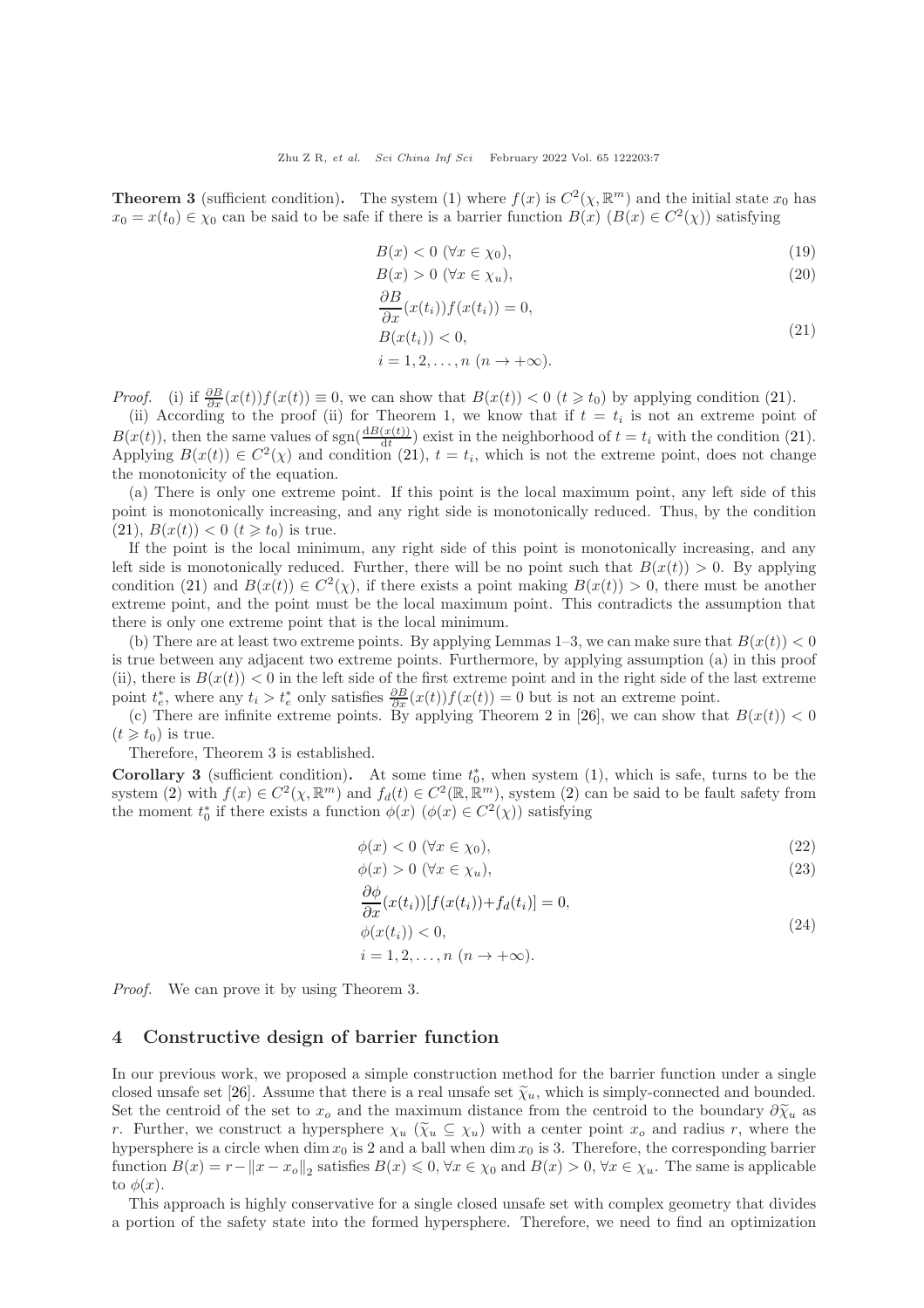method based on this method that makes  $\chi_u \cap (\chi \backslash \tilde{\chi}_u) = 0$  true. To make the calculation more convenient, we need to rebuild the barrier function, which is now

<span id="page-7-0"></span>
$$
B(x) = r^2 - ||x - x_o||_2^2.
$$
\n(25)

Such a method can be termed the hypersphere construction method of barrier function, which can be shortened to the hypersphere method.

However, sometimes by using only one hypersphere by [\(25\)](#page-7-0), we may not be able to obtain an expected result. According to Corollary 4.1 proposed by Kong et al. [\[23\]](#page-12-22), it is feasible to construct multiple BFs satisfying the conditions  $(11)$ – $(13)$  [\[23\]](#page-12-22) in a unified form to represent or cover all of the unsafe set or sets. We can learn from the ideas presented in [\[23\]](#page-12-22) to design a set of hyperspheres to cover multiple unsafe sets. Moreover, if the unsafe set of system [\(1\)](#page-2-0) is single and closed with complex geometry or is complex connected, we can also wrap or cover unsafe sets by using multiple combinations of hyperspheres. These two situations can be handled in a similar manner. Thus, we refer to this method as the multi-hypersphere method.

**Theorem 4.** If  $u = \varphi(x)$  is derivable at the point  $x_0$ , and  $y = h(u)$  is derivable at the point  $u_0 = \varphi(x_0)$ , then the composite function  $h \circ \varphi$  is derivable at the point  $x_0$ .

Proof. The details can be found in page 99 of [\[40\]](#page-13-6).

**Theorem 5** (sufficient condition). Suppose the unsafe set  $\chi_u$  is bounded and simple-connected. There exist a set of hyperspheres  $\Omega_1(x_{o_1}, r_1), \ldots, \Omega_K(x_{o_K}, r_K)$  where each center of these has  $x_{o_i} \in \chi_u$   $(1 \leq i \leq n)$ K) and  $B_i(x) = r_i^2 - ||x - x_{o_i}||_2^2$ . If these hyperspheres satisfy  $\chi_u \subseteq \bigcup_{i=1}^K \Omega_i$  and the following conditions:

$$
\forall x \in \chi_0 : \bigwedge_{i=1}^K B_i(x) < 0,
$$
\n
$$
\frac{\partial B_i}{\partial x}(x(t_j))f(x(t_j)) = 0, \quad j = 1, \dots, n,
$$
\n
$$
\forall x \in \chi : \bigwedge_{i=1}^K \frac{B_i(x(t_j)) < 0, \quad j = 1, \dots, n,
$$
\n
$$
\forall x \in \chi : \bigwedge_{i=1}^K \frac{d^2 B_i(x(t_n))}{dt^2} < 0,
$$
\n
$$
\frac{\partial B_i}{\partial x}(x(t))f(x(t)) < 0 \quad (t > t_n),
$$
\n
$$
\forall x \in \chi_u : \bigvee_{i=1}^K B_i(x) > 0,
$$
\n
$$
(28)
$$

where  $\frac{\partial B_i}{\partial x}(x(t))f(x(t)) = \frac{dB_i(x(t))}{dt}$  and n denotes a finite positive integer for condition [\(24\)](#page-6-2) where there is no  $t_{\zeta}$ , which has  $\frac{\partial B_i}{\partial x}(x(t_{\zeta}))f(x(t_{\zeta})) = 0$ . Then the system [\(1\)](#page-2-0), where  $f(x)$  is  $C^2(\chi, \mathbb{R}^m)$ , can be said to be safe.

*Proof.* At first, we have to prove that the BFs  $B_i(x)$  ( $1 \leq i \leq K$ ) satisfying  $B_i(x(t))$  is second-order continuously differentiable in  $t \geq t_0$ .

As already established,  $B_i(x) = r_i^2 - ||x - x_{o_i}||_2^2$ . By simultaneously deriving the time t on the both sides, we can show that

<span id="page-7-1"></span>
$$
\frac{dB_i(x)}{dt} = -2(x - x_{o_i})^T f(x).
$$
\n(29)

By applying Theorem 4, we can show that  $\frac{dB_i(x)}{dt}$  is derivable in  $t \geq t_0$ . According to theorem [\[35\]](#page-13-2), if the function is derivable at a certain point, that is, the function is continuous at that point, we can show that  $B_i(x(t))$  is continuous in  $t \geq t_0$ , by [\(29\)](#page-7-1). With Eq. (29) and simultaneously deriving the time t on the both sides, we have

$$
\frac{\mathrm{d}^2 B_i(x)}{\mathrm{d}t^2} = -2f^{\mathrm{T}}(x)f(x) - 2(x - x_{o_i})^{\mathrm{T}} \frac{\partial f(x)}{\partial x} f(x). \tag{30}
$$

So, we can show that  $B_i(x(t))$  is first-order continuously differentiable in  $t \geq t_0$ . With the same process, we can finally show that  $B_i(x(t))$  is second-order continuously differentiable in  $t \geq t_0$ .

By applying Corollary 4.1 [\[23\]](#page-12-22) and Theorem 2, and having proved that  $B_i(x(t))$  is second-order continuously differentiable in  $t \geq t_0$ , we can say that Theorem 5 is established.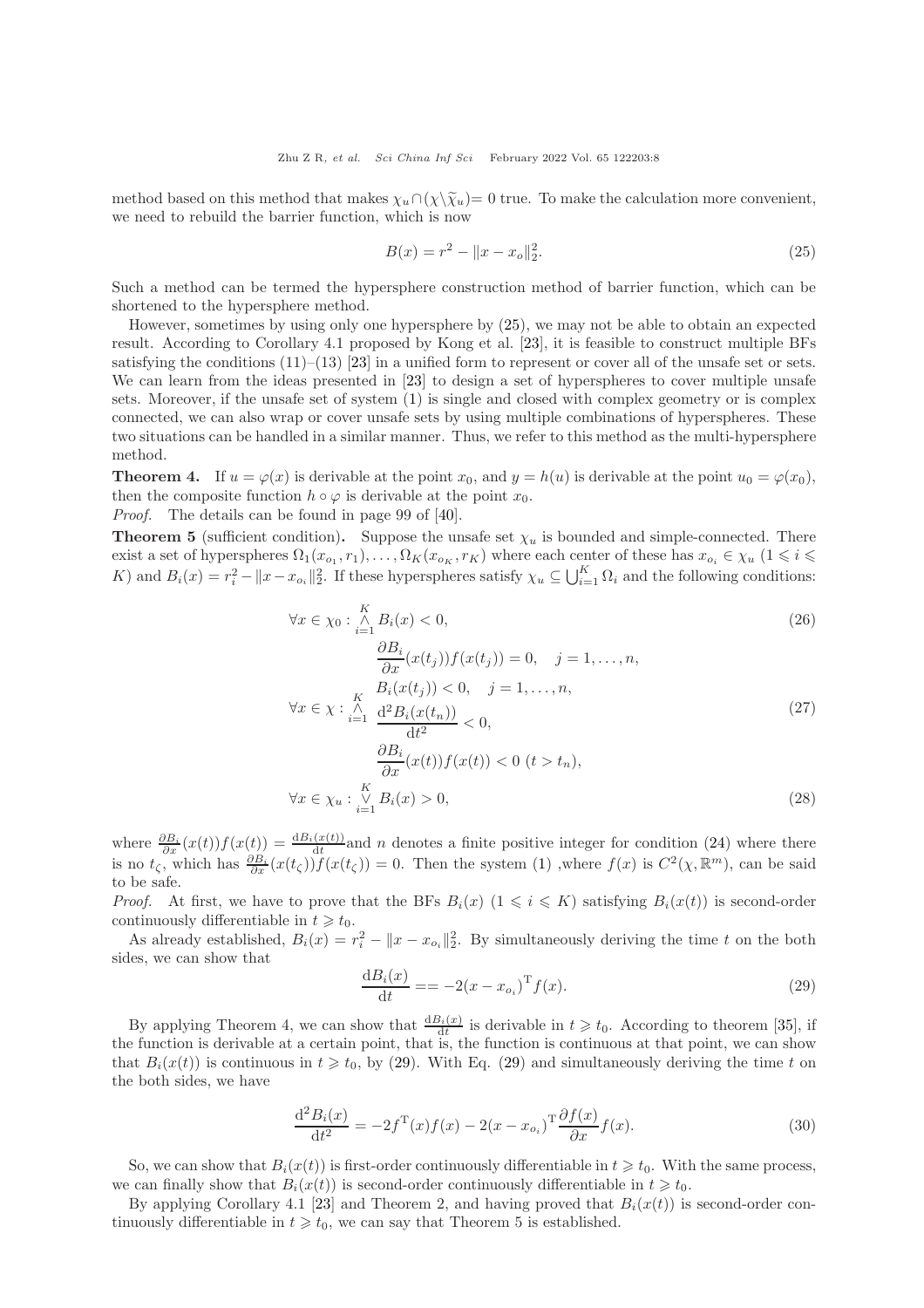<span id="page-8-1"></span>

Figure 1 (Color online) State x of Example 1. (a) Dynamic time-varying; (b) the relation between x and unsafe set  $\chi_u$ .

However, how do we choose the barrier function to use? The question in this section seemingly refers to when we should use only one hypersphere and when we should use multiple hyperspheres. When we need to build a barrier function for a single unsafe set, first, we can try to design a single hypersphere by using Eq. [\(25\)](#page-7-0). If the sacrifice of feasible states close to the original unsafe state set can be acceptable, we can continue to use the designed single hypersphere. If the sacrifice is great, we have to use a set of available hyperspheres similar to Theorem 5. Therefore, we have to establish a sacrifice assessment function and sacrifice acceptance threshold. To the former, we can calculate the mass of the sacrificed parts where these parts have geometrical "area", "volume", with different values of dim  $x$ , assuming that the density is  $\rho = 1$ . To the latter, it may be a threshold set by experience.

Moreover, for multiple unsafe sets, we need to use a series of hyperspheres and utilize the above method to handle every unsafe set.

## 5 Examples

Example 1. Consider a dynamic system defined as

<span id="page-8-0"></span>
$$
\dot{x}(t) = \begin{pmatrix} 0 \\ 1 \end{pmatrix}, \quad x(t_0) = x_0,\tag{31}
$$

with an unsafe set  $\chi_u = \{x \in \mathbb{R}^2 : ||x - x_u||_2 \leqslant r\}$ . Herein, we use a barrier function  $B(x) = r^2 - ||x - x_u||_2^2$ , such that it satisfies

$$
\begin{cases}\nB(x) > 0, \quad \forall x \in \chi_u, \\
B(x) \leq 0, \quad \forall x \in \chi_s,\n\end{cases}\n\tag{32}
$$

where  $\chi_s = \mathbb{R}^2 \setminus \chi_u$ . Suppose that  $x_0 = \left(\frac{x_{1u}}{2}, 0\right)^T$  and  $r \in (0, \frac{x_{1u}}{2})$ . Then, we can have

$$
\dot{B} = -2(x_2(t) - x_{2u}),\tag{33}
$$

$$
\ddot{B} = -2\dot{x}_2 = -2.\t(34)
$$

Hence, when  $x_2(t_*) = x_{2u}$ ,  $B(x(t_*) )$  is the only local max extreme value and is the maximum. At this time, it has

$$
B(x(t_{*})) = r^{2} - \frac{x_{1u}^{2}}{4} < 0.
$$

Therefore, by applying Theorem 1, we can show that the system described by Eq. [\(31\)](#page-8-0) is safe, as shown in Figures [1](#page-8-1) and [2,](#page-9-0) with  $r = 2$  and  $x_u = (10, 10)^T$ . The initial state  $x_0 = \left(\frac{x_{1u}}{2}, 0\right)^T = (5, 0)^T$ . We set the initial time to zero.

The state  $x(t)$  from the initial point (5,0) moves straight to the final point (5,20) in Figure [1\(](#page-8-1)b). Therefore, from Figure [1,](#page-8-1) we can find the system state  $x$  will never enter the unsafe set because it has initial state  $x_0$ , where the trajectory of state x is parallel to the unsafe set in space. However, if we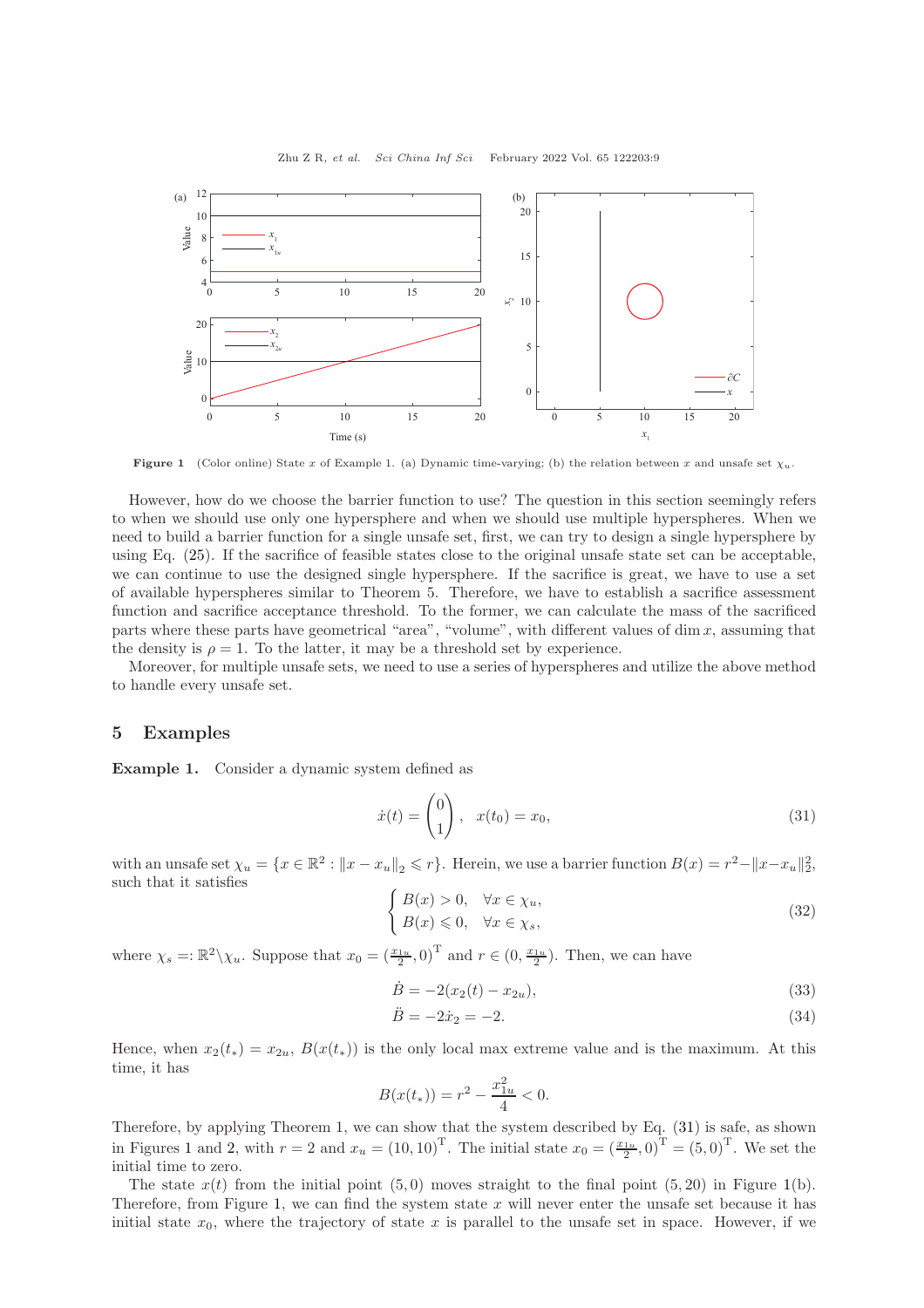<span id="page-9-0"></span>

Figure 2 (Color online) Dynamic changes of B and  $\dot{B}$  of Example 1.

only see Figure [1\(](#page-8-1)a), with the intersection of the line  $x_2$  and the line  $x_{2u}$ , we may have the illusion that x enters into the unsafe set at the point where the time is 10 s. Variation in the value of  $B(x(t))$  is experienced by first increasing and then decreasing the value with a maximum at time 10 s and keeping it negative throughout the simulation time, which also implies that the relative distance between  $x(t)$  and the unsafe set  $\chi_u$  follows the process from far to near, from near to far, as shown in Figure [2.](#page-9-0) Therefore, Figures [1](#page-8-1) and [2](#page-9-0) show the safety of the system [\(31\)](#page-8-0).

Example 2. Consider a dynamic system defined as

<span id="page-9-2"></span>
$$
\begin{pmatrix} \dot{x}_1 \\ \dot{x}_2 \end{pmatrix} = \begin{pmatrix} -x_2 + x_{2u} \\ x_1 - \frac{x_{1u}}{2} \end{pmatrix}, \quad x(t_0) = x_0,
$$
\n(35)

where  $x = \binom{x_1}{x_2}$ ,  $r < \frac{x_{1u}}{4}$ . It has an unsafe set  $\chi_u$  and other state set  $\chi_s = \mathbb{R}^2 \setminus \chi_u$ , and  $\chi_u = \{x \in \mathbb{R}^2 :$  $||x - x_u||_2 \leqslant r$ .

Thus, we can have

<span id="page-9-3"></span>
$$
\begin{cases}\n x_1 = \frac{x_{1u}}{2} + r \cos t, & \begin{cases}\n \dot{x}_1 = -r \sin t, \\
 \dot{x}_2 = x_{2u} + r \sin t,\n \end{cases} \\
 \end{cases}
$$
\n(36)

We can choose a barrier function  $B(x) = r^2 - ||x - x_u||_2^2$ . Thus, we can have

<span id="page-9-1"></span>
$$
\dot{B} = -2(x - x_u)^{\mathrm{T}} \begin{pmatrix} \dot{x}_1 \\ \dot{x}_2 \end{pmatrix} = -x_{1u} r \sin t. \tag{37}
$$

When Eq. [\(37\)](#page-9-1) becomes zero, we can have  $t = n\pi (n \to \infty)$ . This implies that

$$
B(x(t)) = \begin{cases} x_{1u}r - \frac{x_{1u}^2}{4} < 0, & t = 2k\pi, \\ -x_{1u}r - \frac{x_{1u}^2}{4} < 0, & t = (2k+1)\pi. \end{cases}
$$
(38)

Therefore, by Theorem 3, we can show that the system described by [\(35\)](#page-9-2) is safe, as shown in Figures [3](#page-10-0) and [4,](#page-10-1) with  $r = 2$  and  $x_u = (10, 10)^T$ . The initial state is  $(5, 10)$  and  $t_0 = 0$ . From Figure [3\(](#page-10-0)a), we find  $x_1(t)$  fluctuating cosine and  $x_2(t)$  fluctuating sine, which are consistent with the derived formula [\(36\)](#page-9-3). Thus, the state  $x(t)$  seems to imply that the system is performing a circular motion as shown by Figure [3\(](#page-10-0)b), and we can find a trajectory of state x parallel to the unsafe set  $\chi_u$  in space. It makes the value of  $B(x(t))$  and its derivative fluctuate periodically, and there are both maximum and minimum values of  $B(x(t))$  within each period. Hence, the relative distance between x and  $\chi_u$  also follows the process from near to far, from far to near, and iterates continuously as shown in Figure [4.](#page-10-1)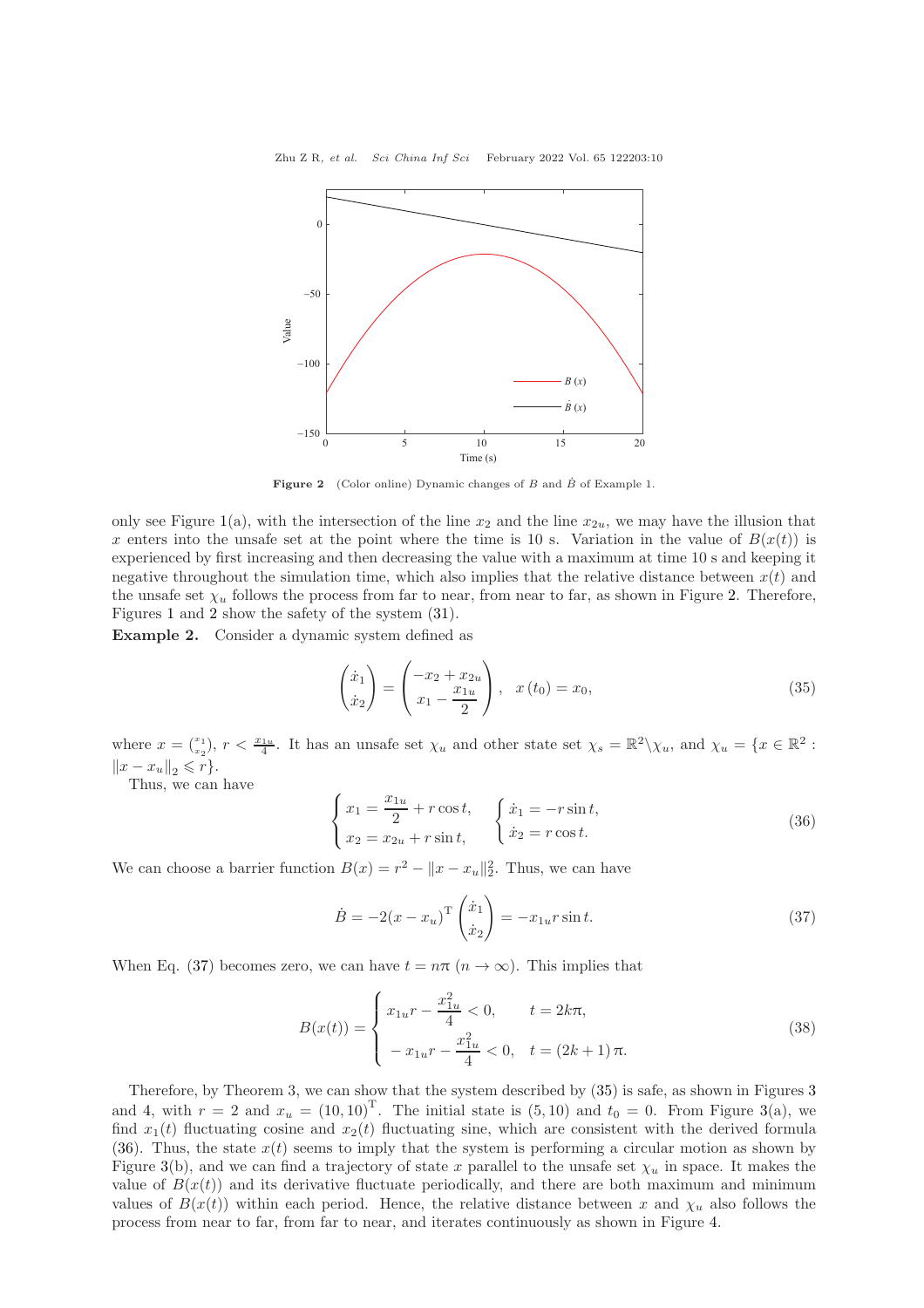<span id="page-10-0"></span>

Zhu Z R, et al. Sci China Inf Sci February 2022 Vol. 65 122203:11

<span id="page-10-1"></span>**Figure 3** (Color online) State x of Example 2. (a) Dynamic time-varying; (b) the relation between x and unsafe set  $\chi_u$ .



Figure 4 (Color online) Dynamic changes of  $B$  and  $\dot{B}$  of Example 2.

Example 3. Consider a dynamic system defined as

<span id="page-10-2"></span>
$$
\begin{pmatrix} \dot{x}_1 \\ \dot{x}_2 \end{pmatrix} = \begin{pmatrix} -x_2 + x_{2u} \\ x_1 - x_{1u} \end{pmatrix}, \quad x(t_0) = x_0,
$$
\n(39)

where  $x = \binom{x_1}{x_2}$ ,  $r < \frac{x_{1u}}{4}$ . The system has an unsafe set  $\chi_u$  and other state set  $\chi_s = \mathbb{R}^2 \setminus \chi_u$ , where  $\chi_u = \left\{ x \in \mathbb{R}^2 : ||x - x_u||_2 \leqslant r \right\}$ . Hence, we can have

<span id="page-10-3"></span>
$$
\begin{cases}\n x_1 = x_{1u} + 2r \cos t, & \left( \dot{x}_1 = -2r \sin t, \\
 x_2 = x_{2u} + 2r \sin t, & \left( \dot{x}_2 = 2r \cos t. \right) \n\end{cases} \n\tag{40}
$$

We choose a barrier function  $B(x) = r^2 - ||x - x_u||_2^2$ . Then, we have

$$
\dot{B} = -2(x - x_u)^{\mathrm{T}} \begin{pmatrix} \dot{x}_1 \\ \dot{x}_2 \end{pmatrix} = 0.
$$
\n(41)

It implies that

$$
B(x(t)) = -3r^2.
$$
 (42)

Therefore, by applying Theorem 3, we can show that the system [\(39\)](#page-10-2) is safe as shown in Figures [5](#page-11-0) and [6,](#page-11-1) with  $r = 2$  and  $x_u = (10, 10)^T$ . The initial state is  $(14, 10)$  and  $t_0 = 0$ . From Figure [5\(](#page-11-0)a), we can see that  $x_1(t)$  is a fluctuating cosine and  $x_2(t)$  is a fluctuating sine, which are consistent with [\(40\)](#page-10-3). Hence, at state  $x(t)$  the system actually performs a circular motion as shown in Figure [5\(](#page-11-0)b), and we can see that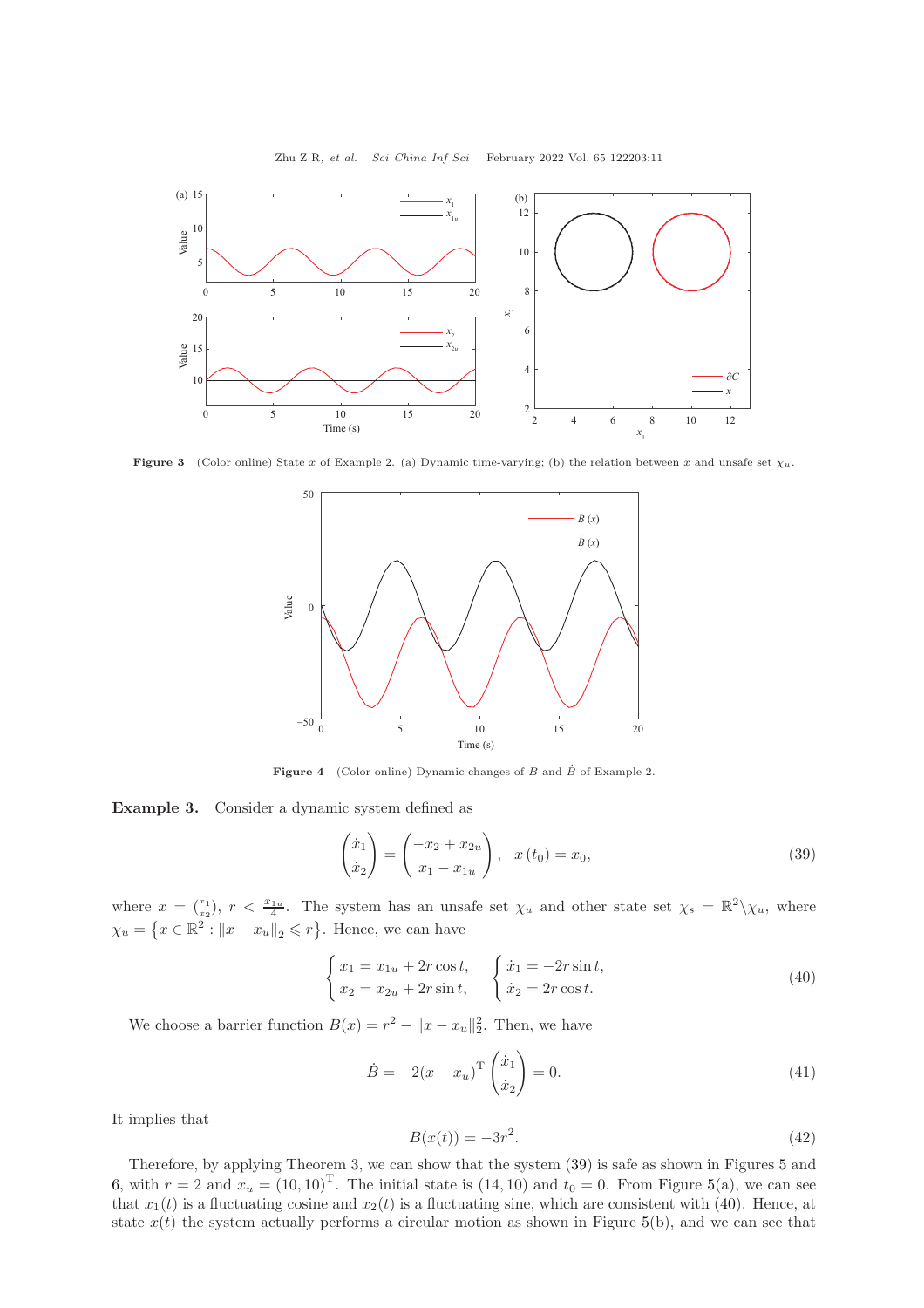<span id="page-11-0"></span>

Zhu Z R, et al. Sci China Inf Sci February 2022 Vol. 65 122203:12

<span id="page-11-1"></span>**Figure 5** (Color online) State x of Example 3. (a) Dynamic time-varying; (b) the relation between x and unsafe set  $\chi_u$ .



Figure 6 (Color online) Dynamic changes of B and  $\dot{B}$  of Example 3.

this mode of motion of state x is akin to a synchronous orbiting satellite in orbit of the unsafe set  $\chi_u$ . Thus, the value of the barrier function  $B(x(t))$  is a negative constant and its derivative is 0, proved by Figure [6.](#page-11-1)

#### 6 Conclusion

We have put forward and proved Theorems 1–3 and Corollaries 1–3. Theorems 1 and 2 can be regarded as an improved and extended theorem, where we relax the condition that the last point  $t_n$  making  $\dot{B}=0$ does not need to be an extreme point, while the last point  $t_n$  in Theorem 1 must be an extreme point, particularly a local maximum point. We demonstrated Theorem 3, which is more like a fusion form of Theorem 2 in our previous work [\[26\]](#page-12-20) and Theorems 1 and 2 in this paper. Corollaries 1–3 are the deformation and derivative criteria of Theorems 1–3 when a fault occurs during the operation of the system. The fault introduced herein should be measurable or can be estimated.

According to our guess, the theorems or corollaries proposed in this paper may be more suitable for a class of dynamic systems with periodic, non-uniform periodic or with reciprocating characteristics or estimable faults with intermittent characteristics. However, we did not verify their applicability or universality. Such a verification is quite a challenge for which we have not found an adequate solution at the moment.

We believe that the sufficient conditions of the barrier functions, which were posited by Prajna, Kong, and our work, can be considered a fusion and can then be described with a set of unified mathematical expressions that cover all three different judgement conditions. This comprises our future work and the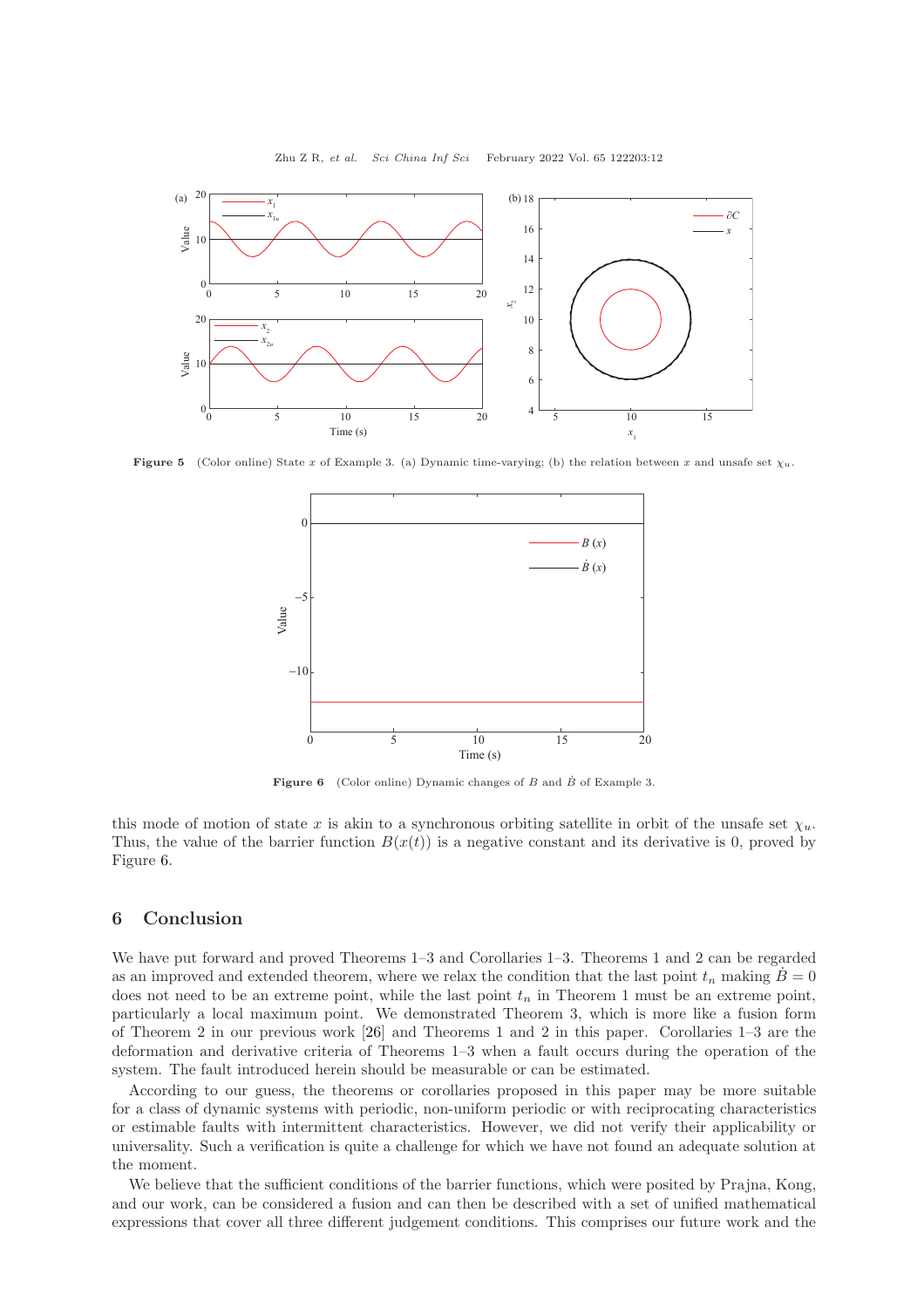objective that we have been working hard to achieve.

Acknowledgements This work was supported by National Natural Science Foundation of China (Grant No. 61633005).

#### <span id="page-12-0"></span>References

- <span id="page-12-1"></span>1 Chai Y, Zhang K, Mao Y F, et al. Technology of Dynamic System Operational Safety (in Chinese). Beijing: Chemical Industry Press, 2019
- <span id="page-12-2"></span>2 Chai Y, Mao W B, Ren H, et al. Research on operational safety assessment for spacecraft launch system: progress and challenges (in Chinese). Acta Autom Sin, 2019, 45: 1829–1845
- <span id="page-12-3"></span>3 Bouam[ama B O, Biswas G, Loureiro R, et al. Graphical methods](https://doi.org/10.1016/j.arcontrol.2014.09.004) for diagnosis of dynamic systems: review. Annu Rev Control, 2014, 38: 199–219
- <span id="page-12-4"></span>4 Kasai N, Fujimoto Y, Yamashita I, et al. The qualitative risk assessment of an electrolytic hydrogen generation system. Int J Hydrogen Energy, 2016, 41: 13308–13314
- <span id="page-12-5"></span>5 Cunha S B. A review of quantitative risk assessment of onshore pipelines. [J Loss Prevent Process Ind,](https://doi.org/10.1016/j.jlp.2016.09.016) 2016, 44: 282–298
- <span id="page-12-6"></span>6 Ahn J, Chang D. Fuzzy-based HAZOP study for process industry. [J Hazard Mater,](https://doi.org/10.1016/j.jhazmat.2016.05.096) 2016, 317: 303–311
- <span id="page-12-7"></span>7 Chang Y Q, Han Z F, Zou X T. Online assessment of complex industrial processes operating performance based on improved dynamic causality diagram (in Chinese). Control Theory Appl, 2017, 34: 345–354
- <span id="page-12-8"></span>8 Khan F, Hashemi S J, Paltrinieri N, et al. Dynamic risk management: a contemporary approach to process safety management. [Curr Opin Chem Eng,](https://doi.org/10.1016/j.coche.2016.07.006) 2016, 14: 9–17
- <span id="page-12-9"></span>9 Naderpour M, Lu J, Zhang G Q. An abnormal situation modeling method to assist operators in safety-critical systems. Reliab Eng Syst Saf, 2015, 133: 33–47
- 10 Villa V, Paltrinieri N, Khan F, et al. Towards dynamic risk analysis: a review of the risk assessment approach and its limitations in the chemical process industry. [Saf Sci,](https://doi.org/10.1016/j.ssci.2016.06.002) 2016, 89: 77–93
- 11 Busby J S, Green B, Hutchison D. Analysis of affordance, time, and adaptation in the assessment of industrial control system cybersecurity risk. [Risk Anal,](https://doi.org/10.1111/risa.12681) 2017, 37: 1298–1314
- <span id="page-12-11"></span>12 Li H T. Research on safety analysis method based on safety risk state (in Chinese). Dissertation for Ph.D. Degree. Changsha: National University of Defense Technology, 2012
- <span id="page-12-12"></span>13 Kriaa S, Pietre-Cambacedes L, Bouissou M, et al. A survey of approaches combining safety and security for industrial control systems. [Reliab Eng Syst Saf,](https://doi.org/10.1016/j.ress.2015.02.008) 2015, 139: 156–178
- <span id="page-12-13"></span>14 Talebberrouane M, Khan F, Lounis Z. Availability analysis of safety critical systems using advanced fault tree and stochastic Petri net formalisms. [J Loss Prevent Process Ind,](https://doi.org/10.1016/j.jlp.2016.09.007) 2016, 44: 193–203
- <span id="page-12-14"></span>15 Guo Y B, Meng X L, Wang D G, et al. Comprehensive risk evaluation of long-distance oil and gas transportation pipelines using a fuzzy Petri net model. [J Nat Gas Sci Eng,](https://doi.org/10.1016/j.jngse.2016.04.052) 2016, 33: 18–29
- <span id="page-12-15"></span>16 Wang X, Mahulea C, Silva M. Diagnosis of time Petri nets using fault diagnosis graph. [IEEE Trans Autom Control,](https://doi.org/10.1109/TAC.2015.2405293) 2015, 60: 2321–2335
- <span id="page-12-10"></span>17 Landucci G, Argenti F, Cozzani V, et al. Assessment of attack likelihood to support security risk assessment studies for chemical facilities. [Process Saf Environ Protection,](https://doi.org/10.1016/j.psep.2017.06.019) 2017, 110: 102–114
- <span id="page-12-16"></span>18 Bar[ua S, Gao X D, Pasman H, et al. Bayesian network based dynamic operational risk assessment.](https://doi.org/10.1016/j.jlp.2015.11.024) J Loss Prevention Process Ind, 2016, 41: 399–410
- <span id="page-12-17"></span>19 Ye L B. A study on operation safety analysis and online assessment of industrial processes (in Chinese). Dissertation for Ph.D. Degree. Hangzhou: Zhejiang University, 2011
- <span id="page-12-18"></span>20 Romdlony M Z, Jayawardhana B. Stabilization with guaranteed safety using control Lyapunov-barrier function. [Automatica,](https://doi.org/10.1016/j.automatica.2015.12.011) 2016, 66: 39–47
- <span id="page-12-19"></span>21 Prajna S, Rantzer A. On the necessity of barrier certificates. In: Proceedings of the 16th IFAC World Congress, Prague, 2005. 526–531
- <span id="page-12-22"></span>22 Prajna S, Jadbabaie A, Pappas G J. Stochastic safety verification using barrier certificates. In: Proceedings of IEEE Conference on Decision and Control, 2004
- <span id="page-12-23"></span>23 Kong H, Song X Y, Han D, et al. A new barrier certificate for safety verification of hybrid systems. [Comput J,](https://doi.org/10.1093/comjnl/bxt059) 2014, 57: 1033–1045
- 24 Wang G B, He J F, Liu J, et al. Safety verification of interconnected hybrid systems using barrier certificates. Math Problem Eng, 2016, 2016: 1–10
- <span id="page-12-24"></span>25 Wang G B, Liu J, Sun H Y, et al. Safety verification of state/time-driven hybrid systems using barrier certificates. In: Proceedings of the 35th Chinese Control Conference (CCC), 2016. 2483–2489
- <span id="page-12-20"></span>26 Zhu Z R, Chai Y, Yang Z M. A novel kind of sufficient conditions [for safety judgement based on control barrier function.](https://doi.org/10.1007/s11432-018-9840-6) Sci China Inf Sci, 2021, 64: 199205
- <span id="page-12-21"></span>27 Ames A D, Grizzle J W, Tabuada P. Control barrier function based quadratic programs with application to adaptive cruise control. In: Proceedings of the 53rd Annual Conference on Decision and Control (CDC), 2014. 6271–6278
- 28 Xu X R, Tabuada P, Grizzle J W, et al. Robustness of control barrier functions for safety critical control. [IFAC-PapersOnLine,](https://doi.org/10.1016/j.ifacol.2015.11.152) 2015, 48: 54–61